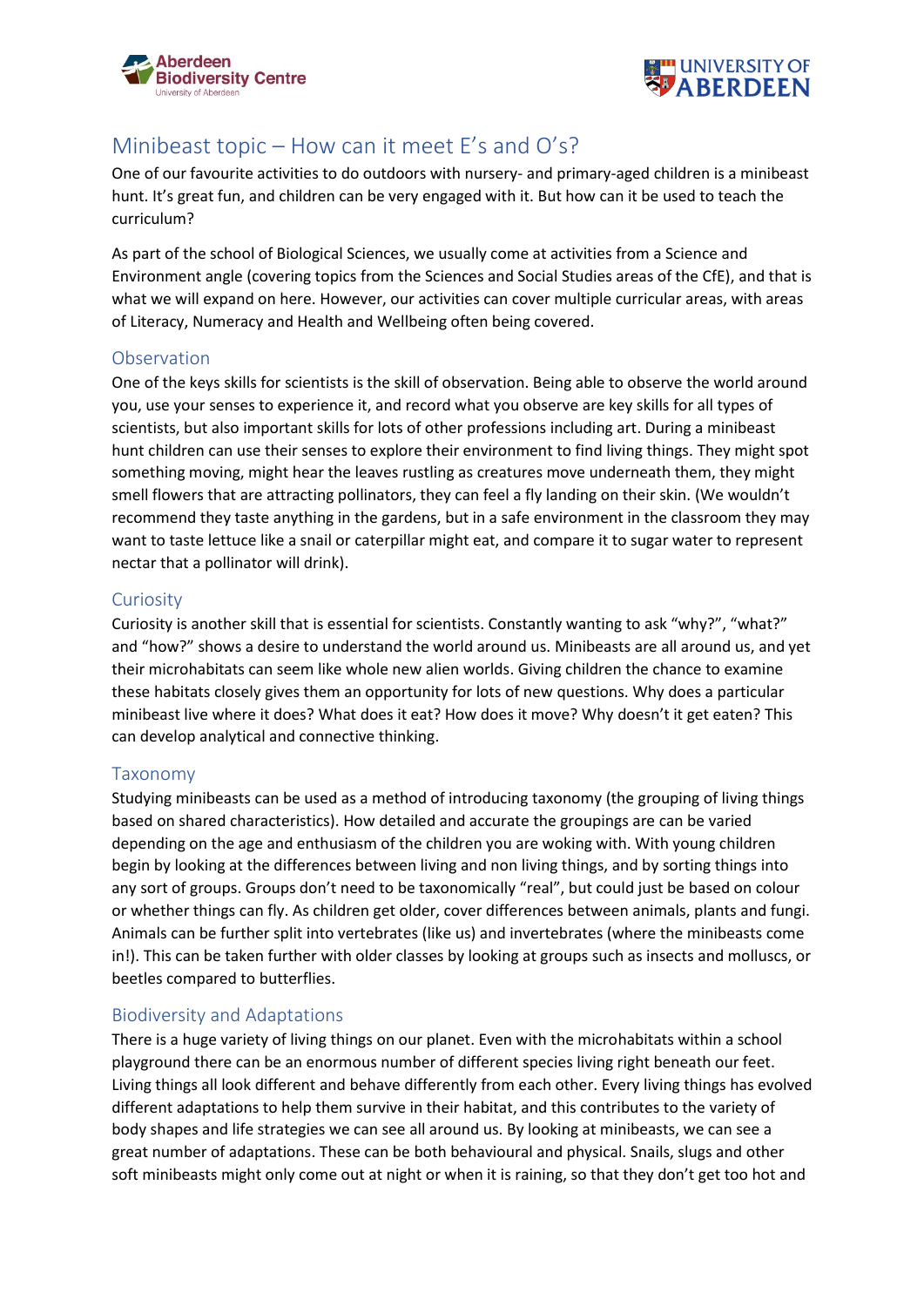



dry out. Bees and butterflies only come out when it is warm so they have enough energy to fly and their delicate wings don't get damaged. Snails have a hard shell to protect them from predators, while some caterpillars rely on camouflage. Many minibeasts eat plants and have mouth parts that help them to chew leaves or suck nectar or sap. Other minibeasts are predators and have sharp jaws, and fast manoeuvrable bodies to help them catch their prey. Spiders spin silk to catch flies. Children can closely observe minibeasts and start to think about which parts of their bodu or behaviour helps them to live the way they do.

## Food chains and webs

Again, minibeasts are great for allowing us to see biology in action in our own setting. When thinking of food chains there is a tendency to think of large mammals as the predators, but it is possible to make quite a complicated food web just with minibeasts. Some invertebrates are herbivores, others are carnivores that actively hunt their prey. Others again are involved in the decomposition of waste material to return nutrients to the soil ready for the plants to use. All minibeasts, whether herbivore, omnivore or carnivore can be prey to larger vertebrate animals, which continues the food chain up to higher levels.

Children can use the correct terminology for studying food chains.

- Producer: plants convert energy from the sun
- Consumers: primary, secondary, tertiary etc
	- Herbivore: eats plants
	- Carnivore: eats other animals
	- Detritivore: eats dead plants and animals
	- Omnivore: eats plants and animals
- Predator: kills and eats other animals
- Prey: an animal that is killed and eaten by other animals

# Life Cycles

As invertebrates, many minibeasts have life cycles different from our own, often going through metamorphosis, and having multiple different stages. Many children are familiar with the idea of a caterpillar transforming into a butterfly, but this can also be expanded on by looking at other insects such as ladybirds and other beetles, bees or flies. These can then be compared with the life cycles of snails or earthworms.

Invertebrates can also be mentioned in the important role they, particularly insects, play in pollination of flowering plants, and how this allows plants to complete their life cycle.

# Specific curriculum links.

# Early years curriculum links:

*Skills:*

• Demonstrates natural curiosity and shows development of basic skills of analysis in simple and familiar contexts, for example, through asking questions, experimenting and making predictions.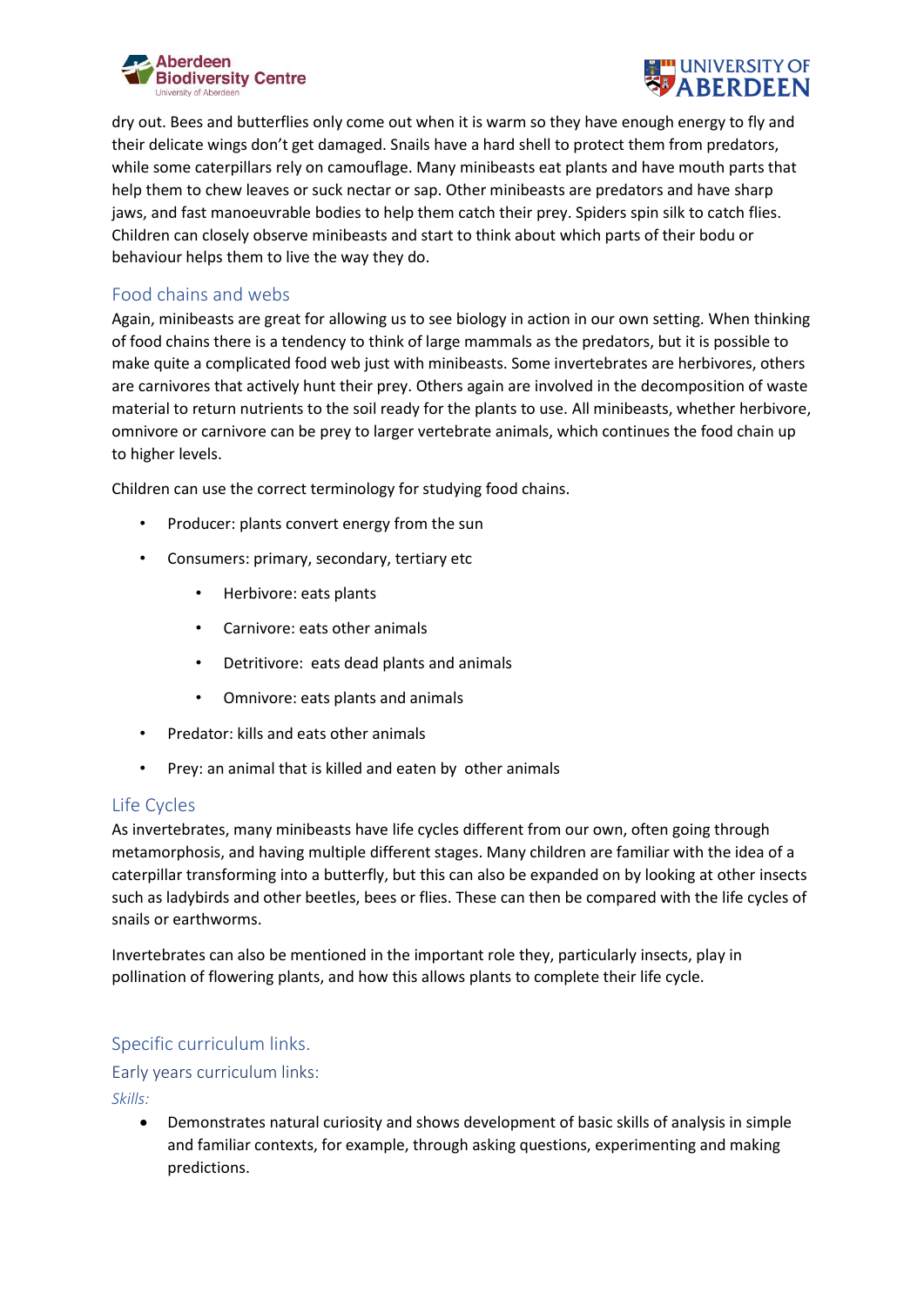



• Demonstrates awareness of the importance of respecting living things and the environment

#### *Experiences and Outcomes with benchmarks:*

SCN 0-01a - I have observed living things in the environment over time and am becoming aware of how they depend on each other. SCN 0-01a

- Explores and sorts objects as living, non-living or once living.
- Describes characteristics of livings things and how they depend on each other, for example, animals which depend on plants for food

SCN 0-12a I can identify my senses and use them to explore the world around me. SCN 0-12a

- Identifies specific parts of the body related to each of the senses.
- Uses their senses to describe the world around them, giving examples of things they see, hear, smell, taste and feel.

#### First level curriculum links:

*Skills:*

- Collaborates to undertake investigations.
- Observes and collects information and makes measurements using appropriate equipment and units.
- Demonstrates awareness of their own impact on the world.

#### *Experiences and Outcomes with benchmarks:*

I can distinguish between living and non living things. I can sort living things into groups and explain my decisions. SCN 1-01a

- Explains the difference between living and non-living things, taking into consideration movement, reproduction, sensitivity, growth, excretion and feeding.
- Creates criteria for sorting living things and justifies decisions.
- Sorts living things into plant, animal and other groups using a variety of features

I can explore examples of food chains and show an appreciation of how animals and plants depend on each other for food. SCN 1-02a

- Demonstrates awareness of how energy from the sun can be taken in by plants to provide the major source of food for all living things.
- Interprets and constructs a simple food chain, using vocabulary such as 'producer', 'consumer', 'predator' and 'prey'.

SOC 1-13b By exploring a natural environment different from my own, I can discover how the physical features influence the variety of living things.

- Contributes to a discussion giving reasoned opinions on how the weather affects life.
- Draws two conclusions about how living things adapt to the climate in any chosen area.

#### Second level curriculum links:

*Skills:*

• Formulates questions and predictions (hypotheses), with assistance, based on observations and information.